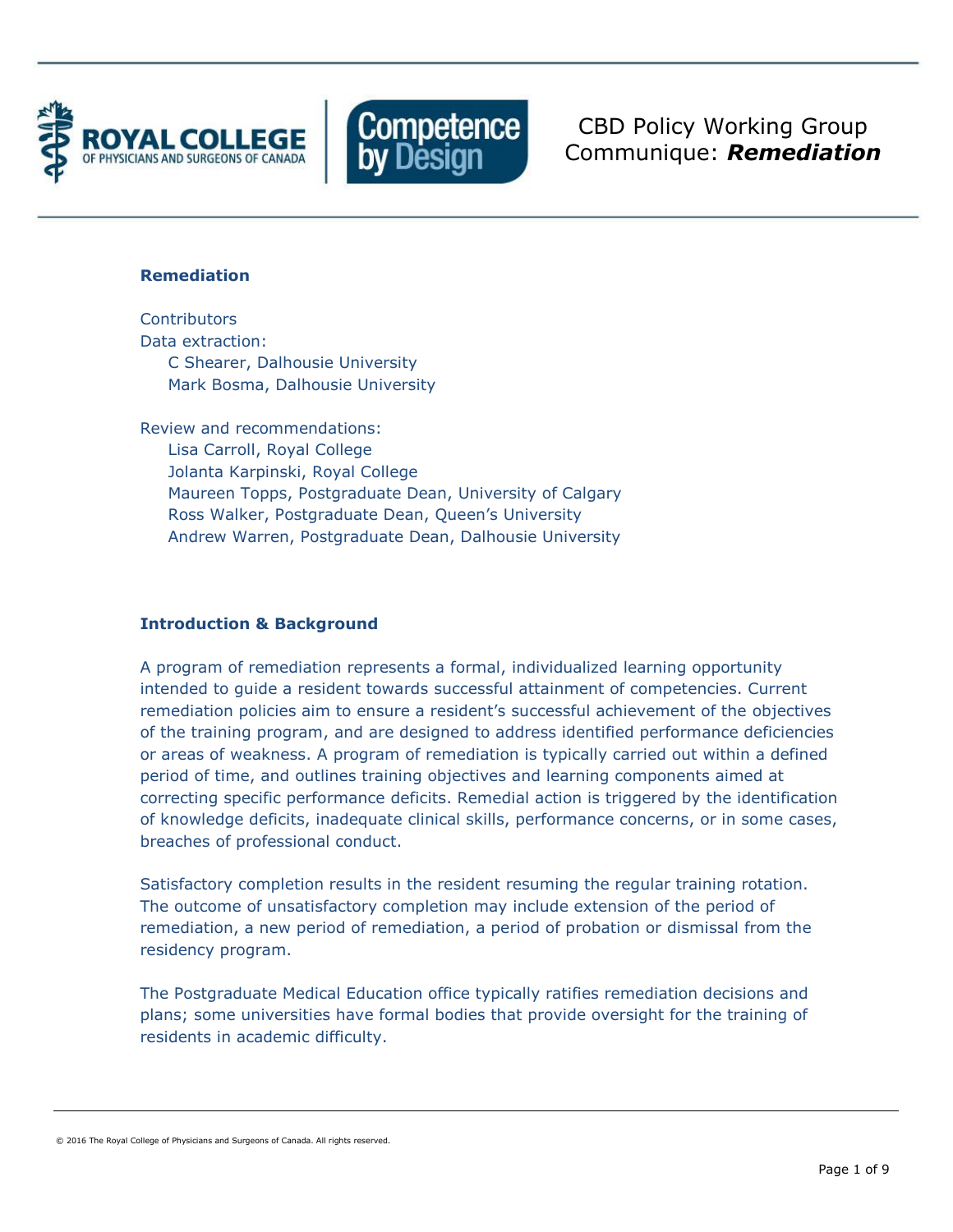# **Process/Procedure/Methods**

The CBD Policy Working Group followed pre-defined steps to collect information on the current policies related to remediation, probation and dismissal, and to establish questions and considerations for the transition to CBME training practices. For a detailed description of the CBD Policy Working Group processes and procedures, please refer to the Methods section on page [X] within the Introduction.

### **Data extraction**

The data extraction team reviewed policies from all English speaking PGME offices in Canada, looking at policies relevant to remediation, probation and dismissal. Quebec faculties were not included due to language barriers.

The template headings used to extract data from the policies are:

- Institution and name of policy document
- Triggers for remediation and the associated process
- Definitions and/or goals of remediation
- Specific instructions/process guidelines/directives for a plan of remediation
- Outcomes of remediation.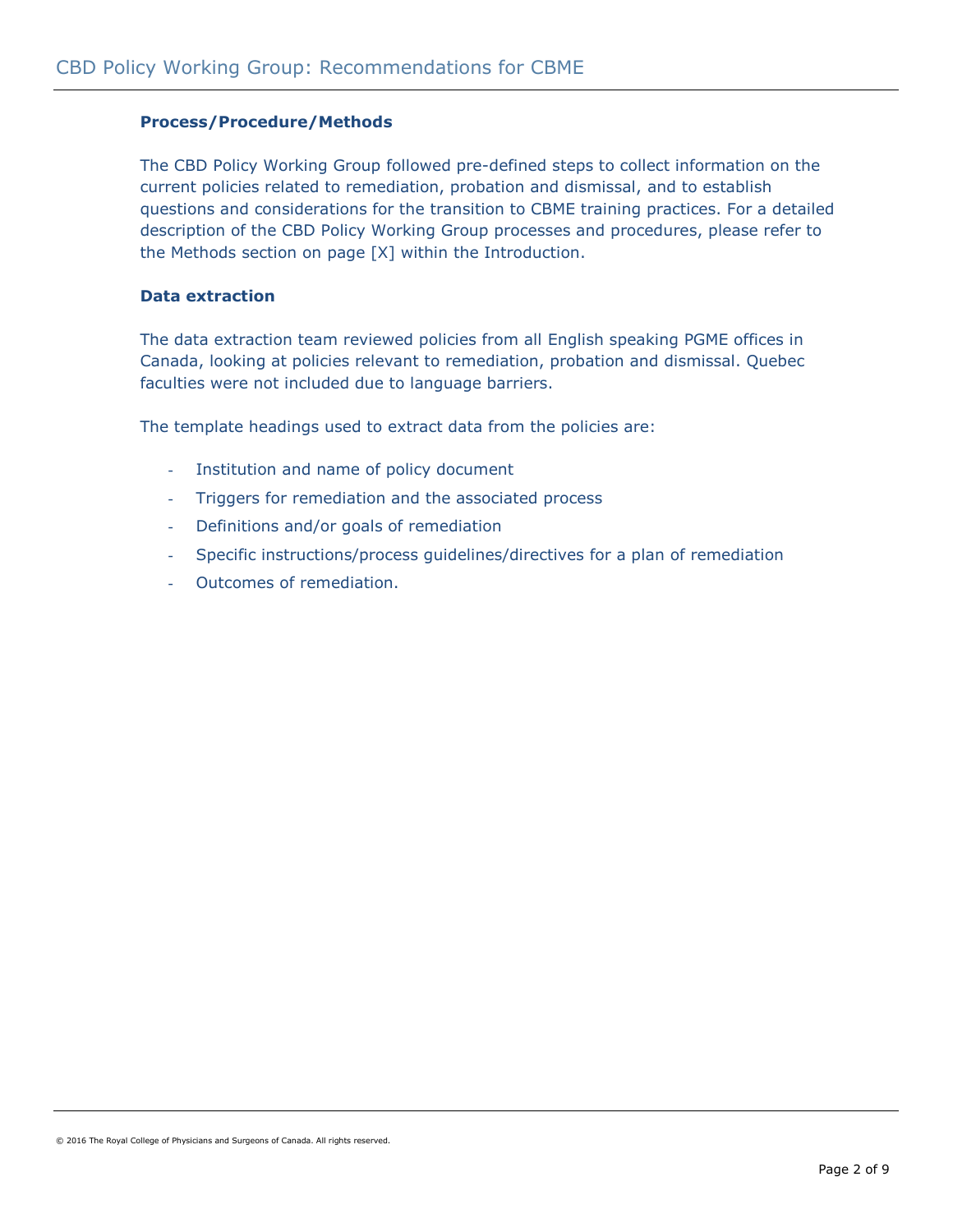| <b>Key terms</b>                                                | <b>Other key terms</b>                                                                                                      | <b>Definition</b>                                                                                                                                                                                                                                                                                                                                                                                                                                                                                                                                                                        |
|-----------------------------------------------------------------|-----------------------------------------------------------------------------------------------------------------------------|------------------------------------------------------------------------------------------------------------------------------------------------------------------------------------------------------------------------------------------------------------------------------------------------------------------------------------------------------------------------------------------------------------------------------------------------------------------------------------------------------------------------------------------------------------------------------------------|
|                                                                 | currently in use                                                                                                            |                                                                                                                                                                                                                                                                                                                                                                                                                                                                                                                                                                                          |
| Remediation                                                     | Formal remediation<br>Individualized educational<br>support<br>Learning opportunity<br>Learning experiences and<br>supports | A defined period of time with training<br>objectives and learning components structured<br>to address an area of weakness or<br>performance deficit                                                                                                                                                                                                                                                                                                                                                                                                                                      |
| Performance<br><b>Deficiencies</b>                              | <b>Trigger events</b><br><b>Identified weaknesses</b><br><b>Deficits</b><br>Unsatisfactory assessment                       | Identified resident performance issues such as<br>deficits in knowledge base, inadequate clinical<br>skills or breaches of professional conduct                                                                                                                                                                                                                                                                                                                                                                                                                                          |
| Resident/<br>Residency<br><b>Training</b><br>Committee<br>(RTC) | <b>Residency Program</b><br>Committee (RPC)<br><b>Resident Assessment</b><br>Subcommittee (RAS)                             | The RPC assists the program director in the<br>planning, organization and supervision of the<br>program. Specifically related to the issue of<br>remediation, this includes responsibility for the<br>assessment of residents and for the promotion<br>of residents in the program in accordance with<br>policies determined by the faculty<br>postgraduate medical education committee.<br>The RPC or a subcommittee thereof must<br>organize appropriate remediation or probation<br>for any resident who is experiencing difficulties<br>meeting the appropriate level of competence. |
| Probation                                                       | Period of Probation<br><b>Probation Rotation</b><br><b>Probationary Period</b>                                              | Probation is applied in circumstances where a<br>trainee has not successfully completed a<br>program of remediation. When unsatisfactory,<br>a period of probation can result in dismissal or<br>mandatory withdrawal                                                                                                                                                                                                                                                                                                                                                                    |
| Learning Plan                                                   | <b>Structured learning</b><br>components<br><b>Remediation Plan</b>                                                         | An educational plan intended to address<br>specified areas of weakness or performance<br>deficit. The trainee is given the opportunity to<br>review and discuss a learning plan with their<br>Program Director.                                                                                                                                                                                                                                                                                                                                                                          |

# **Key terms and definitions**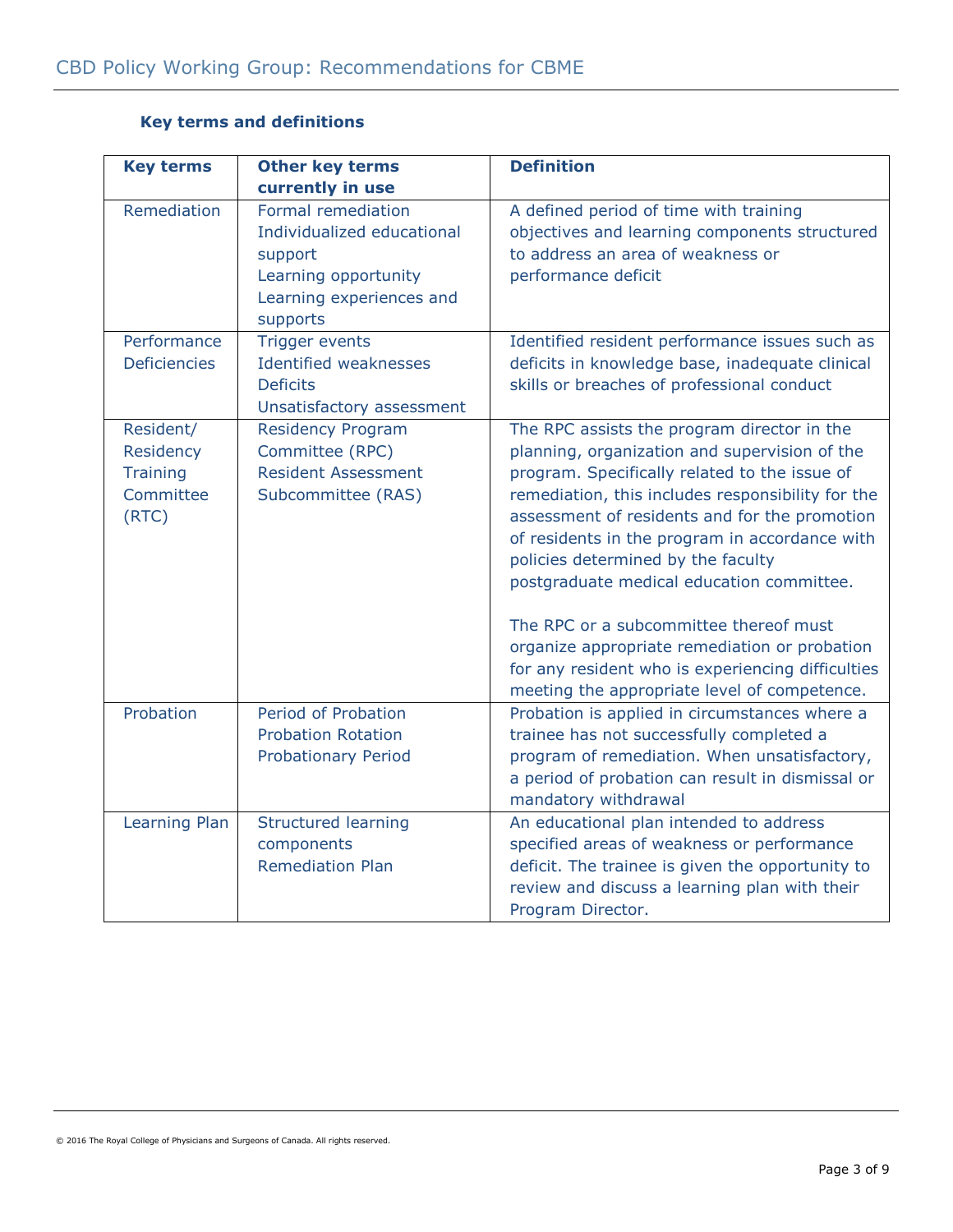# **Considerations for Post-Graduate Education Faculties**

Themes were identified through the analysis of existing PGME policies. These themes were considered in the context of the change to CBME and the resulting considerations and recommendations are provided to support future policy adaptation work at individual faculties.

### *Terminology related to Remediation*

### Rationale for Change

Current performance policies employ language that refers to specific weaknesses, deficiencies, borderline performance, failure of rotation, etc. In CBME, an approach of continuous quality improvement (QI) is applied to individual performance. The language currently in use is not consistent with this approach. Existing remediation policies also use language such as resumption or return to the "normal" training program, modified instead of regular program, remediation. At present, the term remediation is often perceived as adding a negative context to learning that should reflect a supportive, learner-centered approach.

# Considerations and Recommendations

Alternative language is proposed, so as to be consistent with competency based approaches and reflect learner centered education. This includes:

- a) To reflect a learner's competency attainment, language such as 'in progress' or 'achieved' is suggested.
- b) To describe progress in training and/or progression decisions, suggested language could include: Learning trajectory, Entrustment or Progressing as expected/Not progressing as expected/ Failing to progress.
- c) To describe modifications to the usual course of training (previously remediation) proposed language could include: focused learning plans; enhanced learning opportunities; individual learning plans. It should also be noted that the term remediation may still remain as a component of a formalized process (e.g. when a resident is failing to progress).

As an example, language used by the department of Family Medicine at the University of Calgary is provided, and may be useful in adapting current policies (*see attachment A*).

### *Changing Process for Progress Decisions*

### Rationale for Change

At present, promotion decisions reside with the Program Director and RTC, along with the Postgraduate Office, and the current policies identify the roles, responsibilities and processes for decisions about remediation, probation, appeals and dismissal. CBD promotes the use of a group to review competency achievement and make progress decisions based on a program of assessment. The role and responsibilities of this group,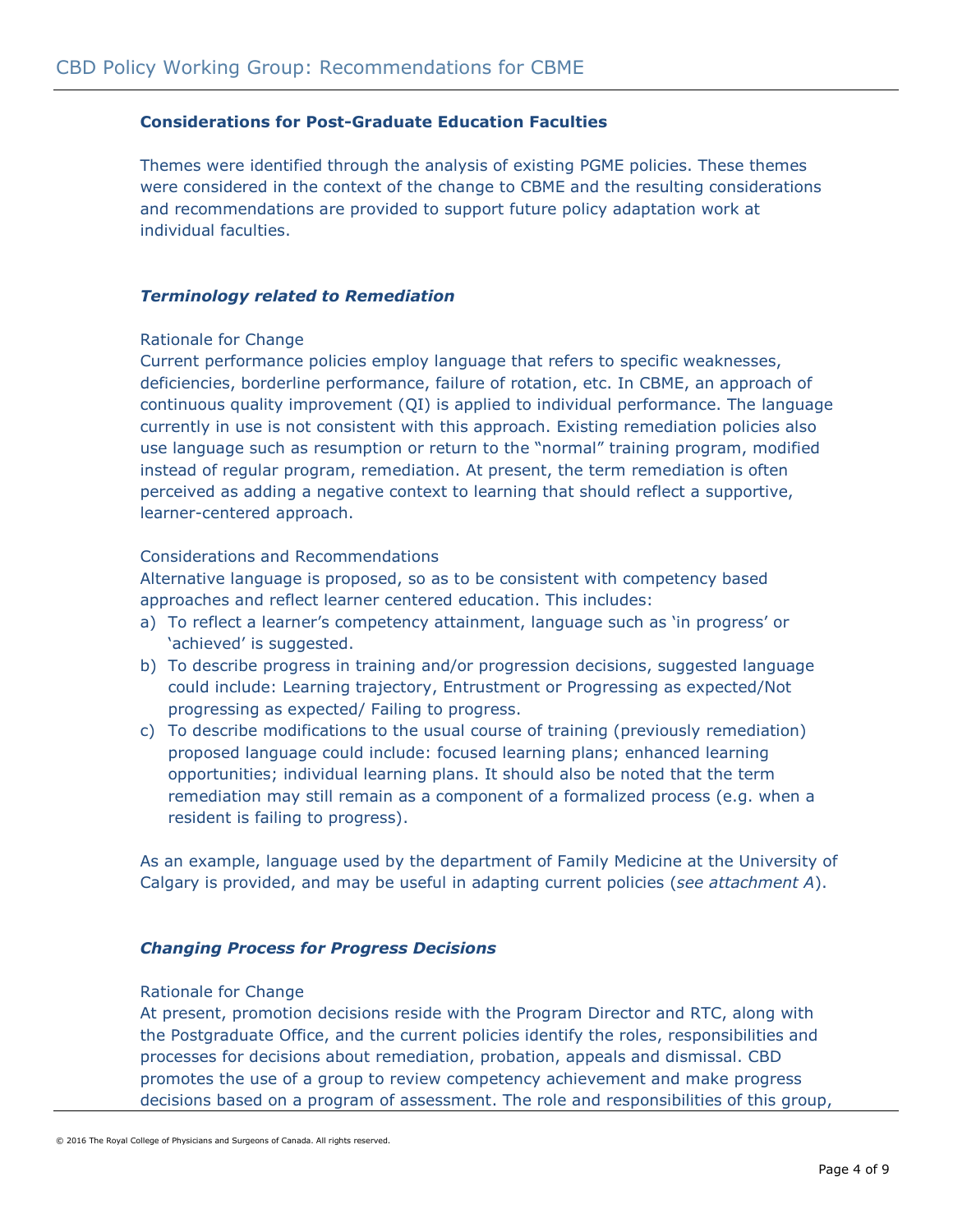the Competence Committee, are outlined in the accreditation standards for disciplines transitioning to CBD.

# Considerations and Recommendations

As a centralized body within the training program with the responsibility to review competency achievement and resident progress, the Competence Committee will have a role in identifying residents that are not progressing as expected. Consideration should be given to the introduction of Competence Committees, and how the function and role of these committees is reflected in university policies. Specific recommendations are not provided as it is expected that processes will be specific to individual universities and their current infrastructure and governance.

### *Process of Monitoring Resident Progress during Remediation*

### Rationale for Change

Currently, some policies require that a specific supervisor or mentor be identified for a resident on remediation. CBME introduces two new roles to the oversight of resident progress: the Competence Committee and the Academic Advisor. The Competence Committee has been described in the previous section. An academic advisor is a faculty member who establishes a longitudinal relationship with a resident for the purpose of monitoring and advising with regards to educational progress. Academic advisors are not required in CBD, but programs may choose to apply this approach.

### Considerations and Recommendations

A clear and succinct allocation of monitoring and communication responsibilities between resident, supervisor(s), academic advisor (if present) and competence committee is suggested for the revision of policies. Academic advisors may be a useful adjunct to the support of residents that are not progressing as expected.

# *Time-Based Learning Experiences and Duration of Training*

### *1. Duration of remediation*

### Rationale for Change

Many policies currently link the duration of remediation to the duration of the failed or unsuccessful rotation. CBME de-emphasizes time, and instead focuses on ensuring that that learning experiences are organized to immerse the learner in authentic practice conditions. Progress is based not on successful completion of time based rotations but rather on the documentation of competency attainment through the assessment program.

# Considerations and Recommendations

While acknowledging that time based rotations will continue to be an organizing structure for residency training, it is suggested that policies be modified to remove specific references to matching time in remediation to time on failed rotations. To align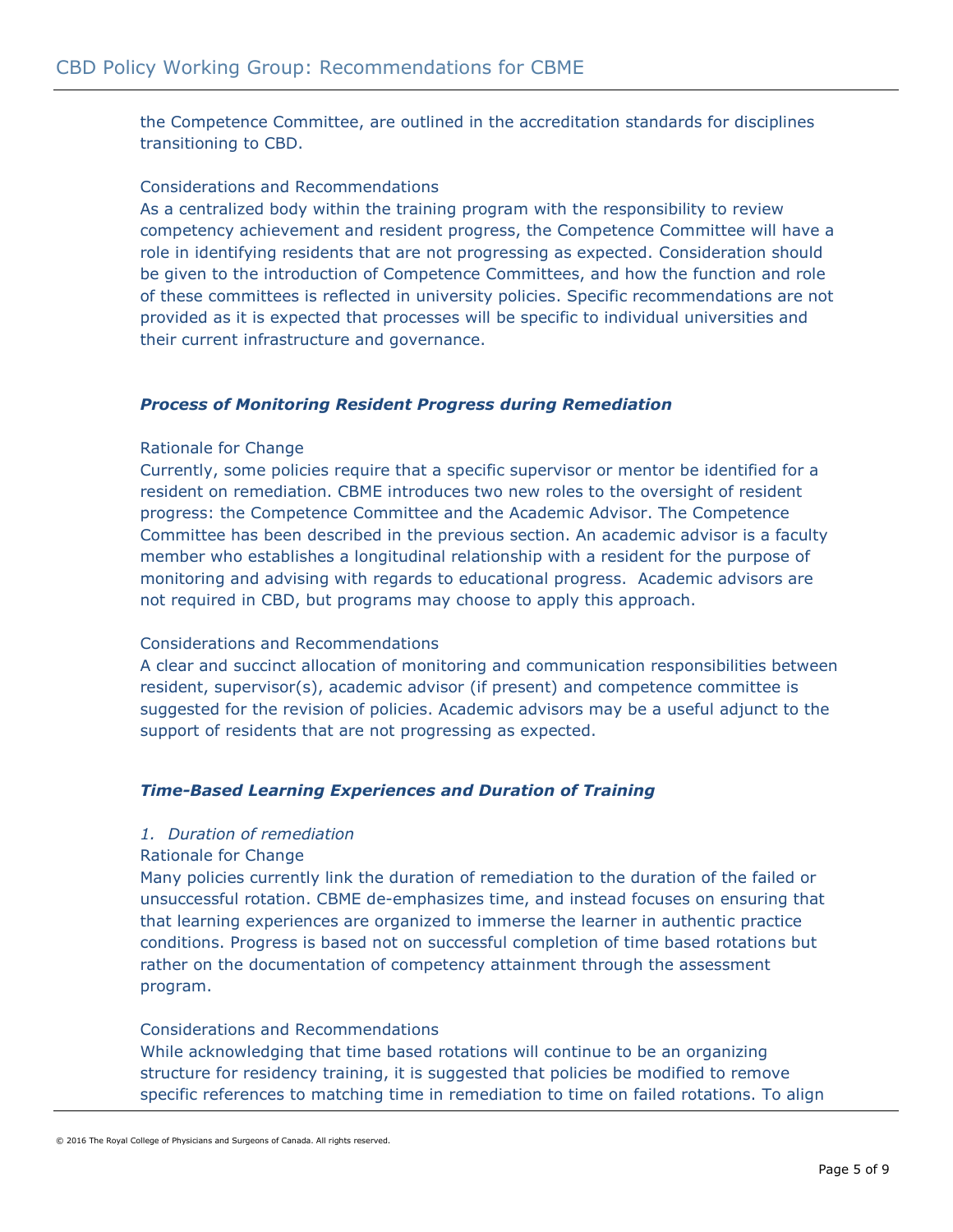with competency based medical education, it is recommended that individual learning plans describe the learning experiences to be provided, the competencies to be achieved, the assessment processes to be followed, and how successful achievement will be defined.

# *2. Elective Time and Remediation*

# Rationale for Change

Currently, some policies identify that elective time may be forfeited in order to complete the remediation. The purpose may be two-fold: to ensure the resident focuses on mandatory aspects of training before elective components; and to ensure that residency is completed within the proscribed duration of training. CBME de-emphasizes time and, in CBD, specific training requirements are no longer described as time-based. Instead progression, promotion and certification in CBD are based upon the documentation of the discipline specific competencies.

# Considerations and Recommendations

While acknowledging that time based rotations will continue to be an organizing structure for residency training, it is suggested that policies be modified to remove specific references linking time to specific training requirements for certification. It is recommended that policies be modified to prioritize the achievement of required competencies for certification over elective components of training.

# *3. Academic Credit and Extension of Training*

# Rationale for Change

Current training standards describe specific training requirements for certification that are time based (i.e. XX months of rotation XX). Many remediation policies currently identify that time in remediation will not provide credit towards the discipline specific training requirements. This may lead to training being extended beyond the usual duration of training for residents that have undergone periods of remediation in order for the time based requirements for certification to be achieved.

CBME de-emphasizes time and, in CBD, specific training requirements are no longer described as time-based. Instead progression, promotion and certification in CBD are based upon the documentation of the discipline specific competencies.

# Considerations and Recommendations

As CBME focuses on the attainment of competencies, the requirements for certification may be met despite having time dedicated to individual learning experiences. While acknowledging that time based rotations will continue to be an organizing structure for residency training, it is suggested that policies be modified to remove specific references linking time to specific training requirements for certification.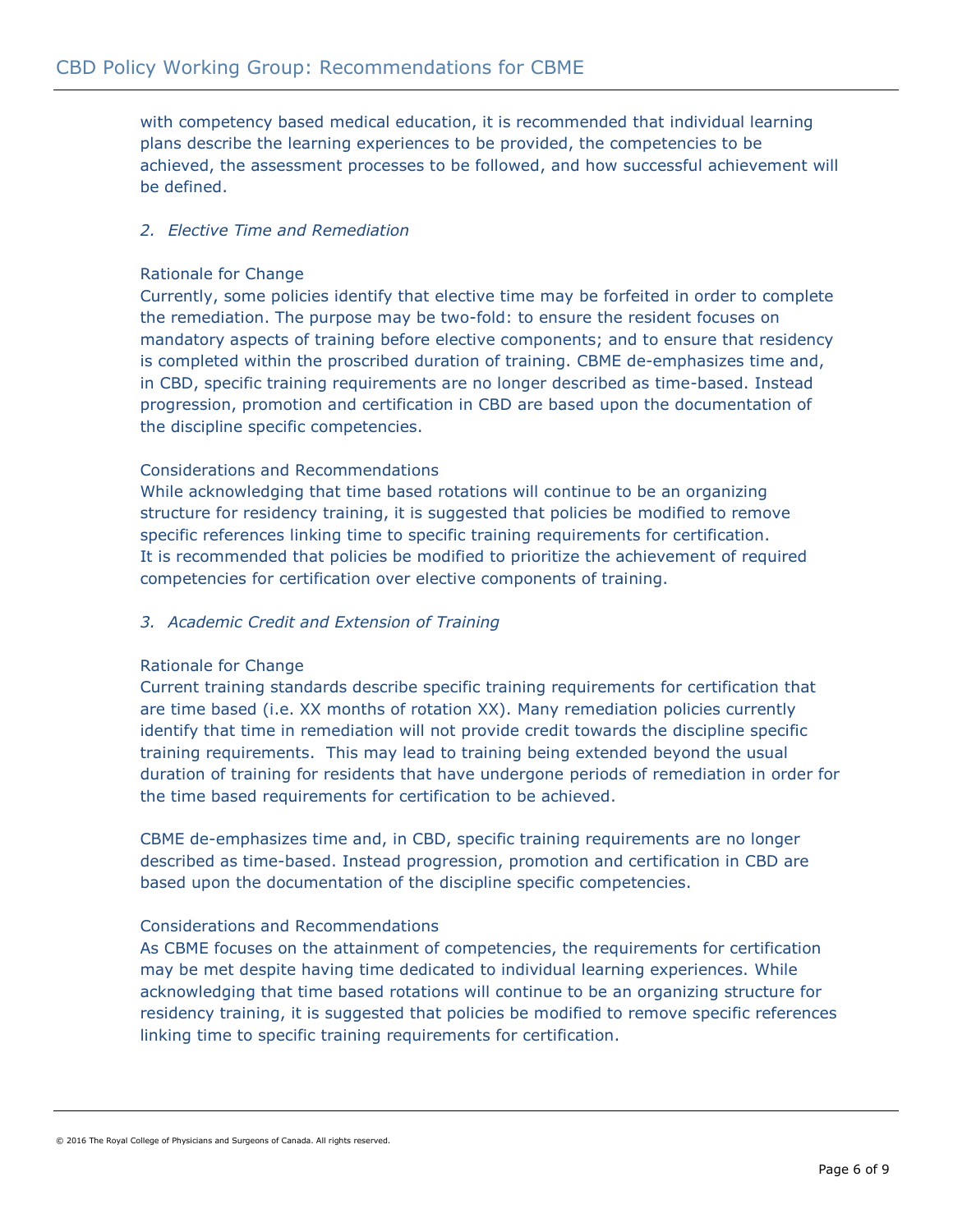# *4. Probation, Dismissal and Maximal Duration of Training*

### Rationale for Change

Most policies presently define probation as a consequence of unsatisfactory completion of a period of remediation, and dismissal as a consequence of a failure of probation, severe remediation failure or other significant professionalism concern.

In CBD, the de-emphasis on time leads to greater flexibility for residents and the possibility of individualized progress through training. However, patient safety, learner safety and practical budgetary realities require universities to maintain a process to remove individuals from training programs. Although the discipline specific training requirements are no longer time based, individual disciplines are providing guidance to program directors and PGME offices regarding the typical duration of overall training as well as the typical duration of each stage of the CBD Competence Continuum

# Considerations and Recommendations

The working group recognizes that indefinite training to achieve required competencies is neither practical nor desired. It is recommended that individual universities consider policies related to training extension and limits to training duration. In adapting policies, consideration should be given as to whether there is a need to define the consequences of duration of training that (significantly) exceeds the usual course of training in the discipline and/or instances where there is a persistent or repetitive lack of progress. It may also be important to liaise with government funders in the decision making around maximal training duration.

# *Learner Role in Individual Learning Plan*

### Rationale for Change

Current policy documents refer to a learning plan being developed and resident agreeing to or complying with the provided plan; this language identifies the learner as a passive consumer of the RTC plans. In CBME, the learner is intended to be an active and engaged member in the development of their individual learning plan, and the overall approach is fundamentally learner-centered.

# Considerations and Recommendations

It is suggested that policies be revised to adopt language that is more learner-centered and identifies the active role of the resident in identifying the need for and developing individual learning plans. The resident does not need to agree with the plan, nor "approve it," but should be involved or engaged in its development. It is recognized that once the plan has been developed, it becomes a mandatory feature of the resident's training and there may be a need for language in the policy that requires resident participation in the learning plan as a prerequisite for ongoing participation in the residency program.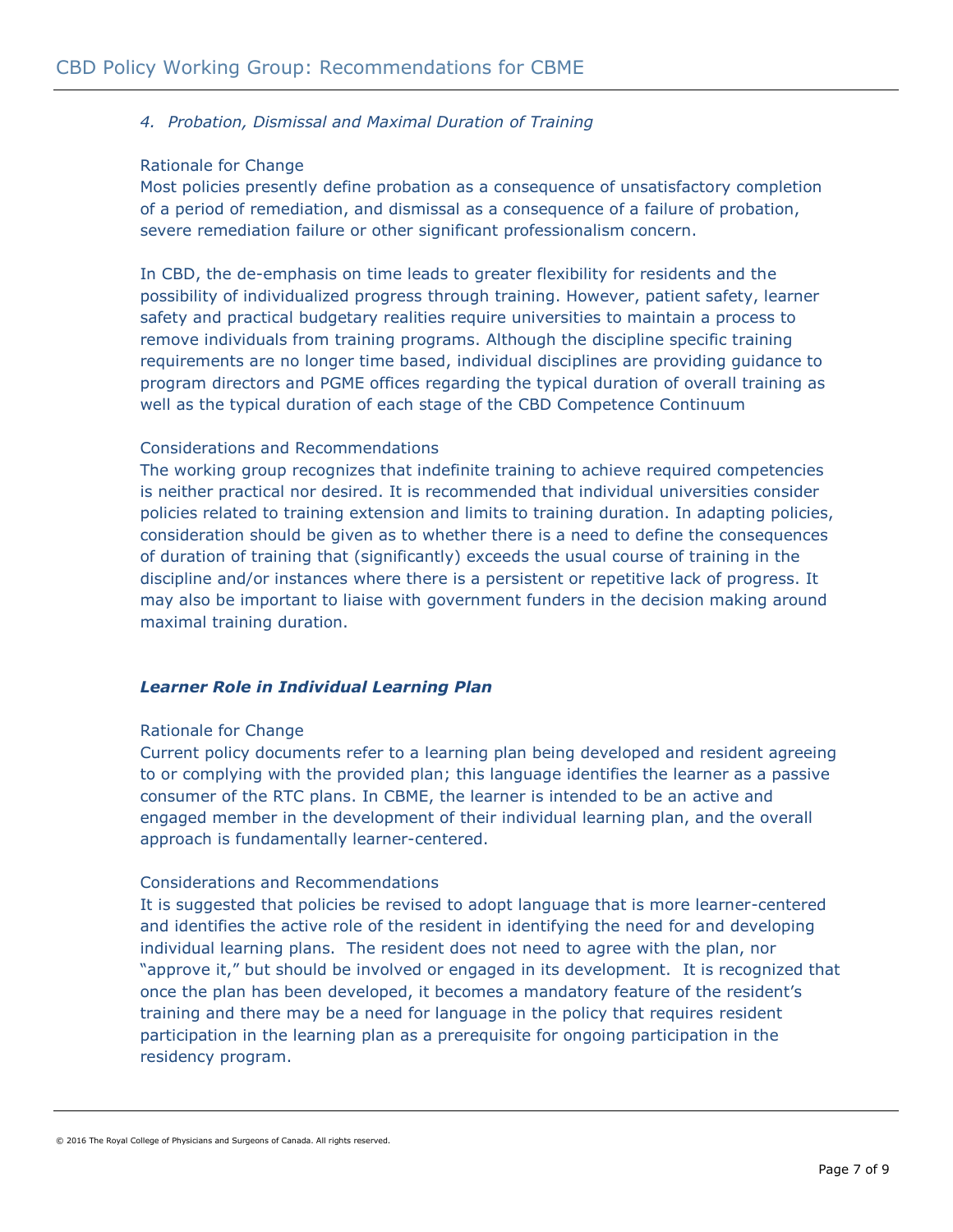# *Postgraduate Office Involvement*

### Rationale for Change

Currently, remediation policies and processes include the involvement of the Postgraduate Dean in remediation, either by notification or validation of a remediation plan. It is perceived that the purpose is multi-factorial: to ensure PGME office oversight of residents in academic difficulty, and, to ensure the PGME office is informed when there is change to resident rotations/progress as this may impact other programs, educational resources and/or training duration (i.e. overall training budget). In addition, Postgraduate Deans have a responsibility to report to regulatory or other external bodies (see Final Thoughts section).

### Considerations and Recommendations

As individualized learning plans become more common/ typical it may not be necessary to report each event to the PG Dean. Notification to the Postgraduate Dean may only be required when there is the potential for impact outside of the program (budget, resource, impacts on other programs, regulatory reports) and/or when there are concerns for learner or patient safety.

It is suggested that individual universities establish guidelines for the reporting of individual learning plans to the PG Dean. This may require review of local regulatory requirements and hospital-university affiliation agreements.